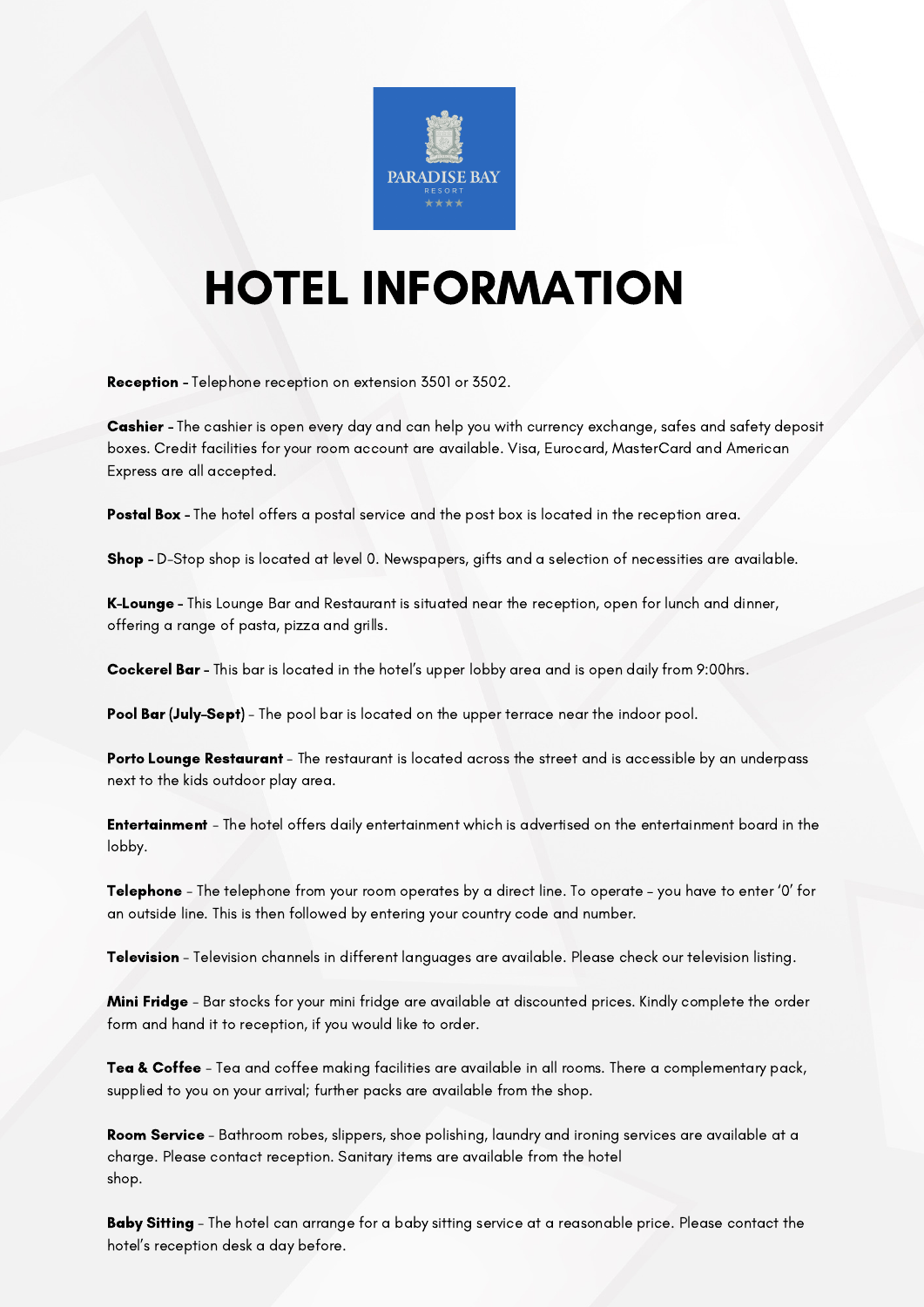Wake-up Calls - You may programme a wake-up call on the telephone by entering 60 followed by the time you wish to wake up. For example, if you want a call at 5:30am you would enter 60 0530. You may also ask reception for assistance on ext 3501 or 3502.

Restaurant Services - The main restaurant, Merill, is located on the upper lobby.

Breakfast - Buffet Breakfast is served from 07:00 until 10:00h Lunch - Buffet lunch is served from 12:30 until 14:00h Dinner - Buffet dinner is served from 18:30 until 21:30h Room Service - Available from 7:30 until 21:00 . Please contact 3501. Continental breakfast and Cooked Breakfast may be ordered via reception.

Children's Meals - Children's Meals are available from all restaurants during meal times.

Special Occasion - If you require the a la carte menu or cake for the special occasion, please ask for the Restaurant Manager.

Special Diet - Should you require assistance towards a special diet, please inform a member of the restaurant staff.

Dress Code - The restaurant has a dress code which includes no sleeveless shirts or shorts during the dinner meal. This code is relaxed slightly during peak summer months.

Packed Lunches - Packed lunches are available and these may be taken in lieu of dinner and should be booked by 21:00hrs on the previous evening via reception desk.

Sport Facilities - The multi-sport courts are situated near the hotel's car park. They can be used for football, basketball and volleyball.

**Tennis** - The hotel offers the use of a tennis court at a reasonable charge. Rackets and balls may be obtained from the reception desk.

**Swimming Pools** - There are three outdoor and one indoor pool, which is heated during winter.

Fitness Room - The fitness room is situated within the area of indoor pool. A key card is needed to enter the room which is obtainable from reception.

Sauna/Whirlpool - These are situated next to the indoor pool.

Games Room - The games room is located on level 0.

Playground - The children's playground with safety flooring is located past the hotel shop. Please note that this area is not supervised.

Beach (May -October) - The hotel's beach is across the street from the hotel, accessible by an underpass, located outside the play area.

Water Sports - The Paradise Diving School & Water sports can be found on the hotel's beach. Instructed scuba diving by qualified tutors is available for both beginners & advanced divers.